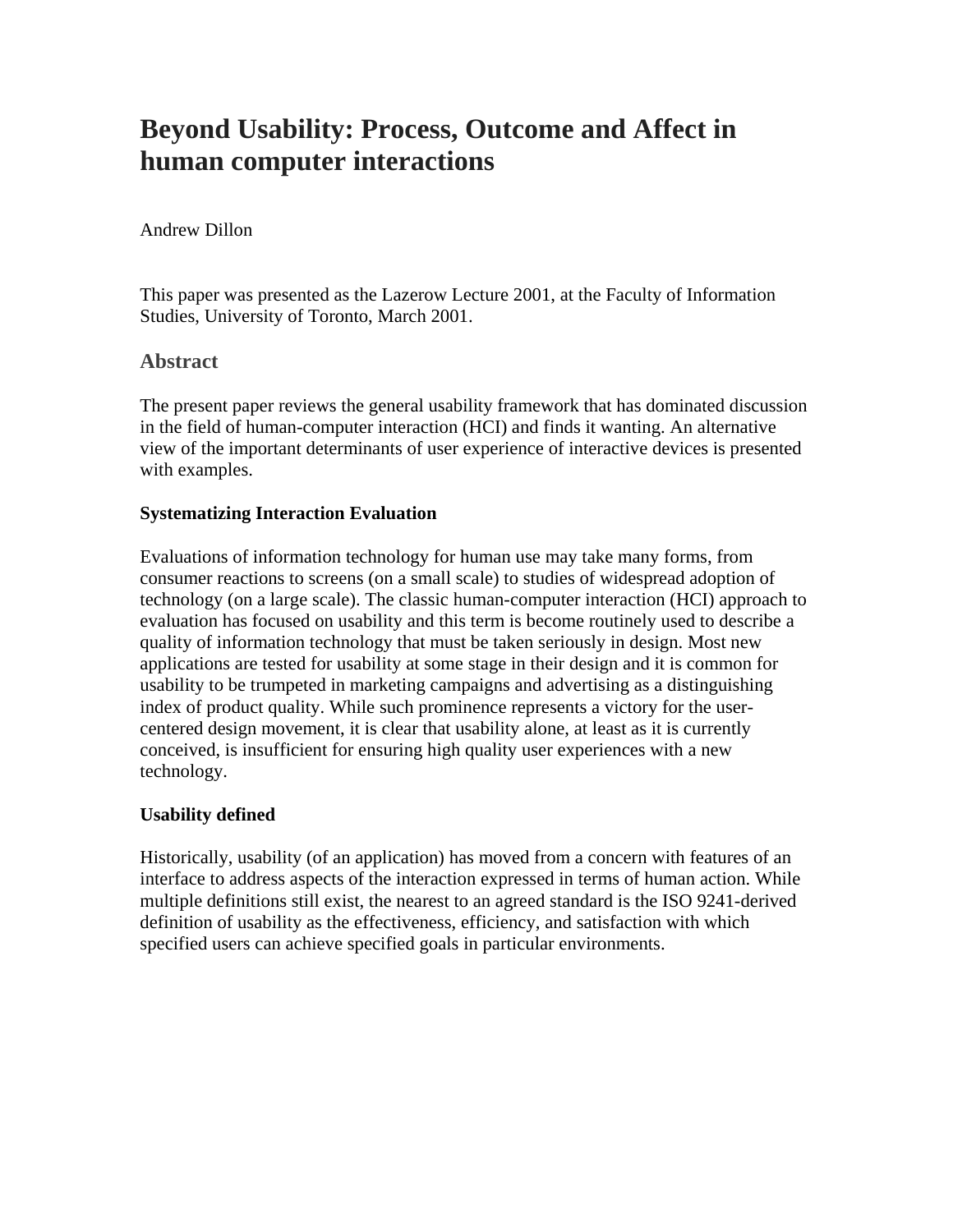

This is an extremely useful definition that even now is overlooked by many people in favor of simpler conceptions of usability as a combination of features or an interface style to be copied. This definition places emphasis on measurable criteria of performance (effectiveness, efficiency and satisfaction) that are context-bound by the type of user, the type of task and situation of use.

Evaluation of usability is thus conducted by having representative users interact with the design in a suitably task-oriented fashion while evaluators (also known as usability engineers) record such data as time per task, errors, and user attitude. While this operational approach is highly grounded and suitable for quantification, there are several problems that have never been fully resolved by usability engineers.

#### **Effectiveness as Quality?**

Some tasks do not have a definitive correct answer, and the scoring of effectiveness in such contexts is problematic. Consider the tasks listed in Table 1.

| Creative production (writing, design) |  |
|---------------------------------------|--|
| Information retrieval                 |  |
| Reading                               |  |
| Data analysis                         |  |
| Management                            |  |
| Making a purchase                     |  |

*Table 1. Tasks supported by technology that may prove difficult to measure*

Effectiveness certainly can be deduced here. After all, we assume that managers, analysts, writers and others are subject to some performance assessment in their work.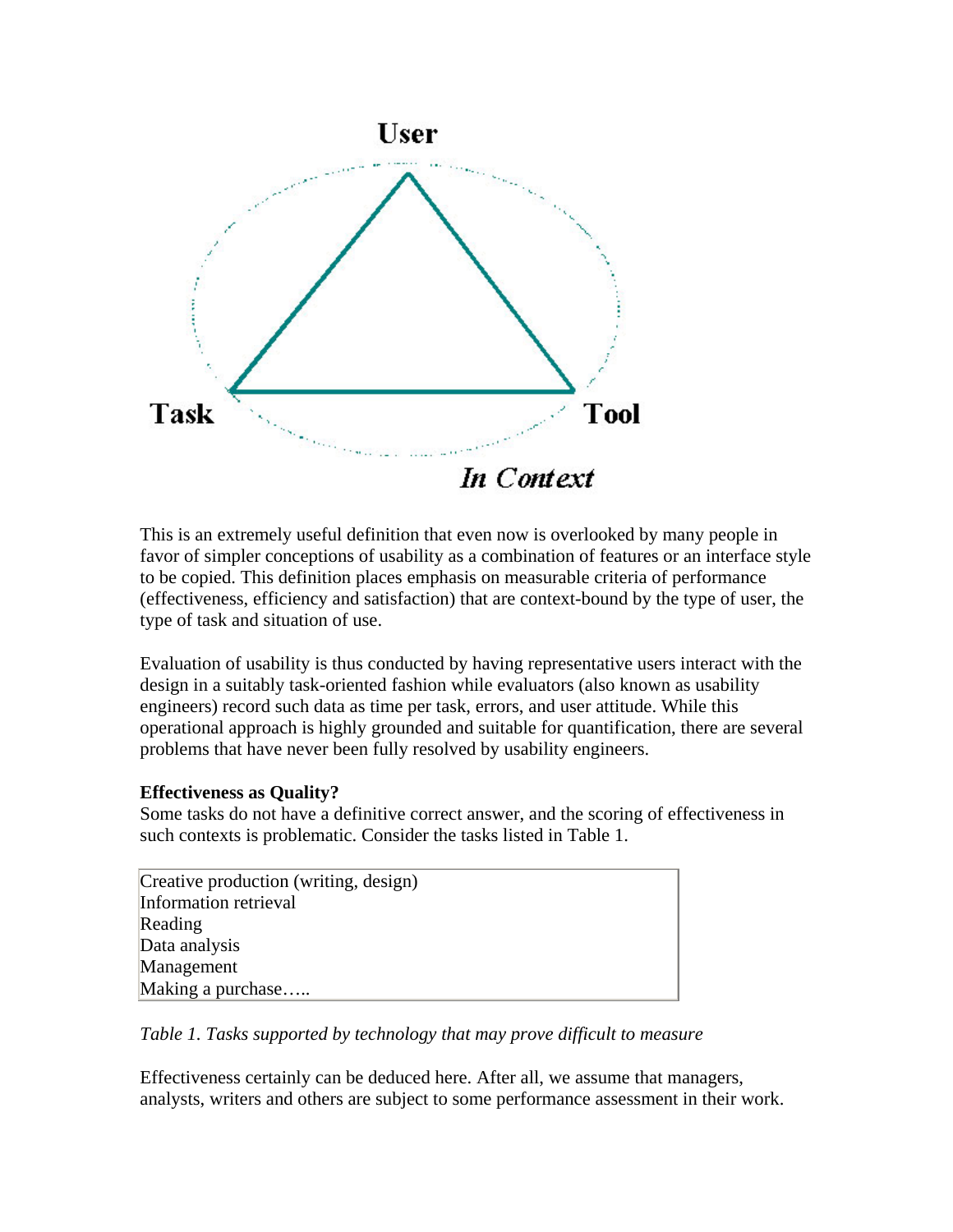However, in designing technology to support these tasks, the classic usability engineering approach calls for explicit measures of task performance. Determining what these measures may be in typical test scenarios and their relationship to meaningful task outcomes for users in context is not immediately clear.

## **Efficiency**

When usability professionals talk of efficiency they invoke measures of resources used to perform a task such as time, effort, cost. For example, considering a user interaction with a web page we may assess efficiency through such indices as: Time taken to complete task Number of steps taken Number of deviations from ideal path

Such variables are frequently highly positively correlated - but not always! Raw counts of steps taken can hide time on specific tasks, e.g., where the user is either spending a lot or almost no time at a specific step.

We should also ask if efficiency is really what most users want. The push to efficiency is symptomatic of an engineering-oriented approach, and we need to ask who determines efficiency? Are path deviations always inefficient? Is time equally weighted by user, designer or owner? Almost certainly it is not, yet speed measures are continually invoked as a primary quality of interaction.

Socio-technical theorists such as Eason (1988) make a strong case for negotiation of such variables among stakeholders, but such negotiations are often beyond typical usability tests. This is not necessarily the fault of usability professionals but it is a hazard of any operationalization of usability that emphasizes speed and efficiency (see Dillon 2000 for more on this).

#### **Satisfaction- extending performance to affect**

The third component of the ISO-92411 definition of usability is satisfaction. The need for this third measure is made clear by recent data showing that performance and affect are clearly correlated (Frojkaer et al 2001). Many users express preferences for tools that they do not use to maximum effectiveness or efficiency, and a complication for designers is determining the relative weights to place on each measure.

What determines a user's satisfaction? There are possibly more factors than we yet know but it is likely that satisfaction is influenced by such factors as personal experience with other technologies, preferred working style, the manner of introduction, and the aesthetics of the product.

# **Is usability enough?**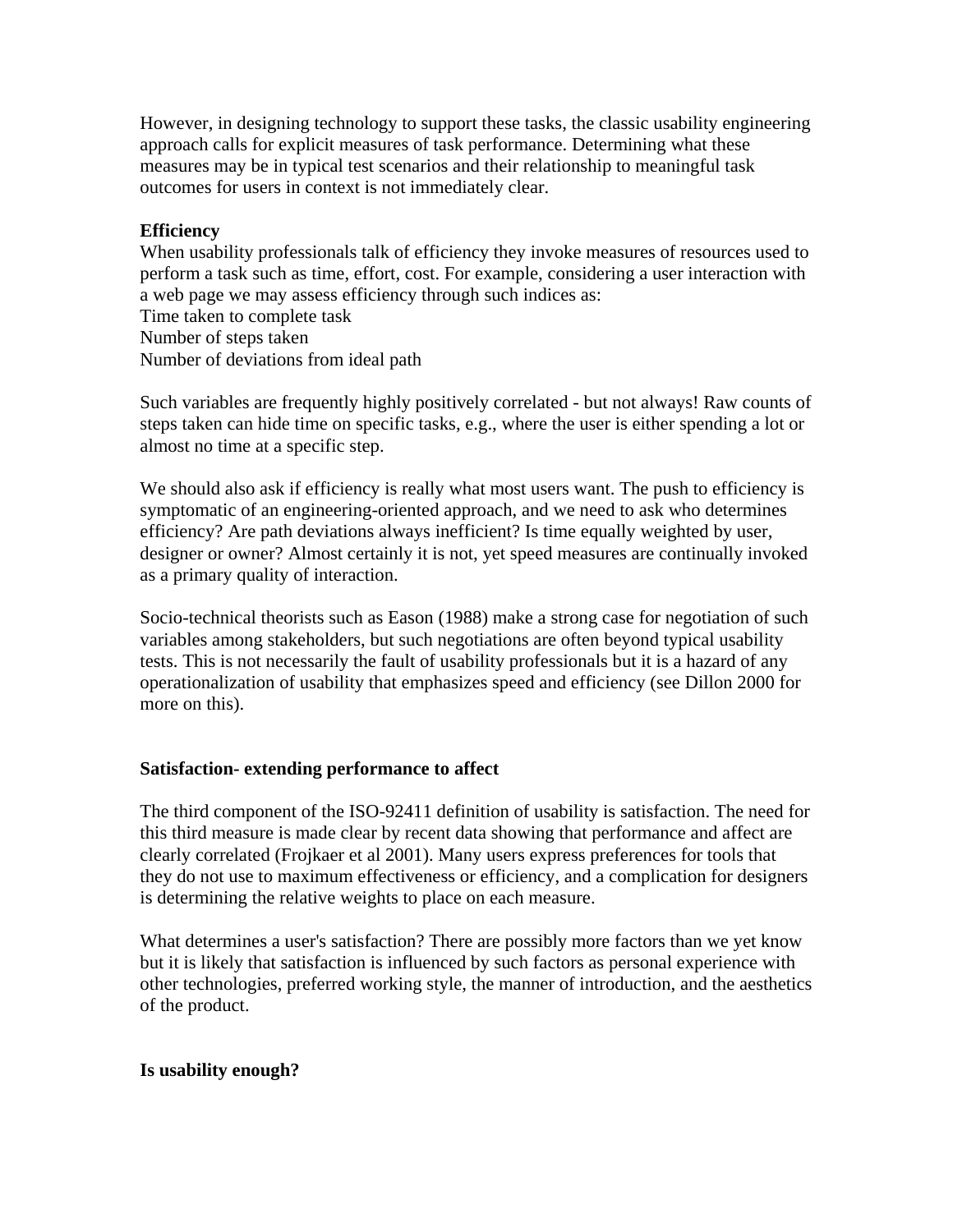Obviously I believe usability is important, but I have come to the conclusion that it is insufficient. There are two major reasons for this. First, for some of the reasons outlined above, I consider the set of metrics that falls out of the effectiveness, efficiency and satisfaction model can place undue emphasis on speed and accuracy. For many contemporary interactions, and more importantly, for the type of technology I envisage us using in the coming century, I suspect user experience will prove more complicated.

Second, the nature of interaction with many discretionary technologies is really more about enhancement of work and leisure. The type of user responses that we will need to capture and analyze to help us design more innovative software are not clearly task-based in the classical performance sense. Consider for example, the processes underlying creative thinking or stimulation, where the cause-effect relationships between input and output are not so clearly delineated.

#### **Beyond usability: Process, Outcome and Affect**

In extending the classic ISO approach to usability of effectiveness, efficiency and satisfaction I recognize the value operational measures taken in context. However, over the last 10 years of teaching usability evaluation and watching the results being interpreted by design teams I began to feel that existing measures were not capturing all that was of interest. Let me propose alternatives.

User experience can be thought of as existing at three levels:

- · Process
- · Outcome
- · Affect

Process refers to the actions and responses involved in interacting with a device. Classically we have measured the screen-by-screen transactions of users and with good reason. But I am also interested in comparing such transactions with ideal paths, deviations from ideal, recovery from problems, situated cognition, and shifting motivations and attention across interaction sequences.

Outcome covers the range of variables that measure or refer to what the user attains from the interaction, both in the short and the long term. Classically we have measured task completion (an effectiveness score) but we might also consider learning, purchases made, details submitted, information located, or anything that brings closure to the user's interaction. Increasingly, different outcomes will be enabled by interactive technologies and our evaluations need to reflect these.

Affect covers the host of attitudinal, emotional and mood-related elements of experience. These exist in all human endeavor yet have been seriously overlooked in studies of usability. I envisage us paying much more attention to user choice, preference, perception of aesthetics, frustration and sense of enhancement or accomplishment.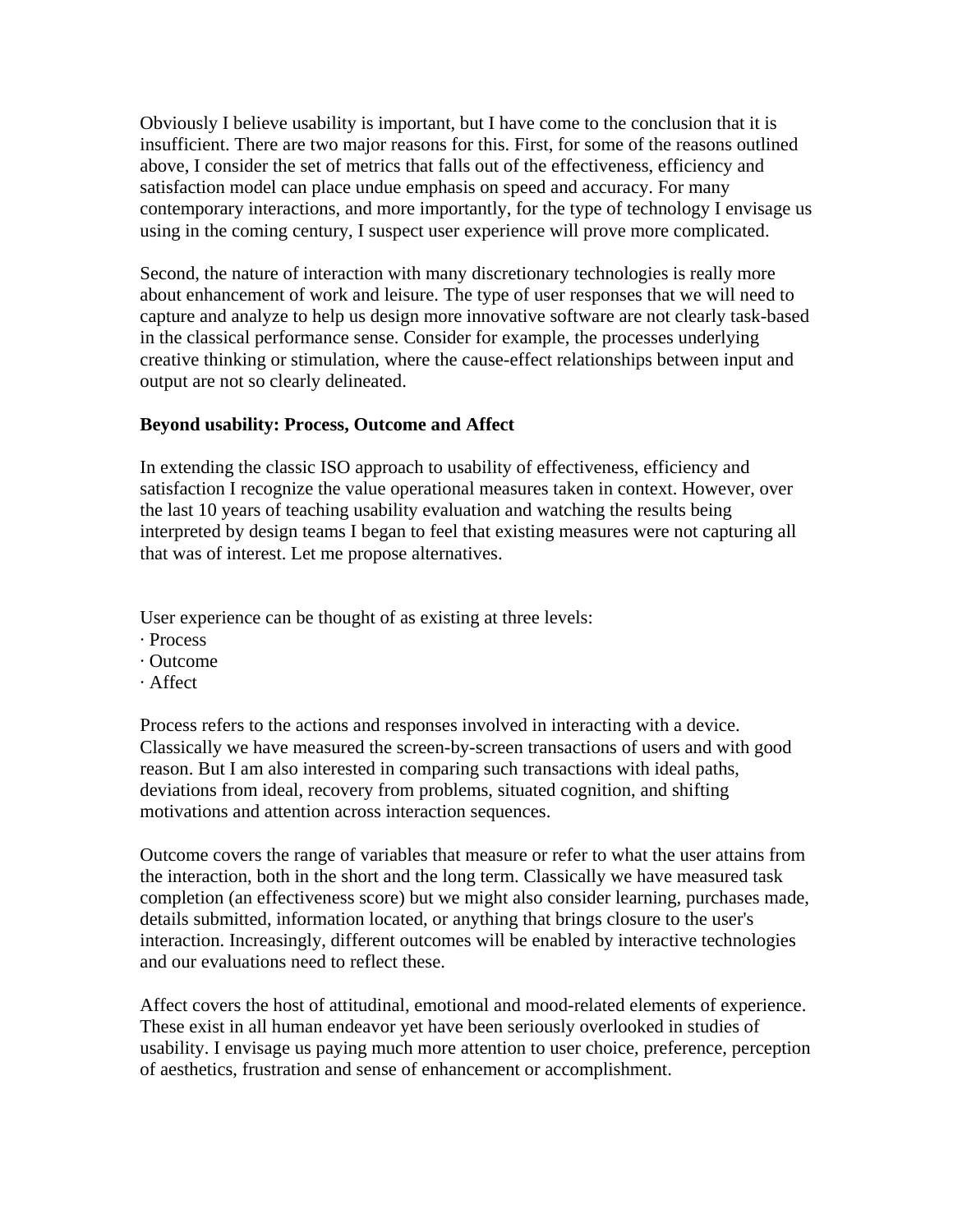Classic usability does a good job of covering some outcomes (e.g., task completion) but it misses many others. Usability measures satisfaction as if it were the only affective component worthy of consideration, and traditional process measures are hard to locate in most usability work beyond simple metrics of navigation. I am arguing for casting the net much further, to get at the type of data that will truly inform us of what users are experiencing with technologies.

# **Experiencing IT at 3 levels:**

Put simply, the POA (Process, outcome, affect) approach emphasizes three key issues:

- · What user does
- · What user attains
- · How user feels

| Process: what user does                                                                                            | Outcome: What user<br>lattains                                                                                                                       | Affect: What user feels                                                                                                                                                      |  |  |
|--------------------------------------------------------------------------------------------------------------------|------------------------------------------------------------------------------------------------------------------------------------------------------|------------------------------------------------------------------------------------------------------------------------------------------------------------------------------|--|--|
| Navigation paths taken<br>Use of back button or<br>links<br>$\cdot$ Use of menus, help, etc.<br>Focus of attention | What constitutes the<br>lend of the interaction?<br>Purchase made?<br>· Details submitted?<br>· Information located?<br>· Comprehension<br>attained? | Beyond satisfaction, we<br>need to know if user<br>feels:<br>· Empowered?<br>Annoyed, frustrated?<br>· Enriched?<br>· Unsure or wary?<br>Confident?<br>Willing to come back? |  |  |
| Aim: Understanding user's<br>moves and attention<br>through the information<br>space                               | Aim: Observe what it<br>means for user to feel<br>accomplishment or<br>closure                                                                       | Aim: Identify what the<br>interaction means for the<br>user in their world                                                                                                   |  |  |

The type of measures we may take for each of these are summarized briefly in Table 2:

*Table 2: Measures and motives of the POA approach to evaluation*

#### **User experience = actions +result +emotion**

Another, simplified, way of looking at this is to say that user experience is made up of actions, results and emotions, and we have not, as a field, been particularly strong in measuring these over the course of the last 20 years of software design. Indeed, cognitive science seems to have chosen to ignore emotion from the outset until it solved the problems of understanding rational thought and memory. However, even the most rigid rationalist must agree that much of what we do as humans is driven by emotional and affective factors.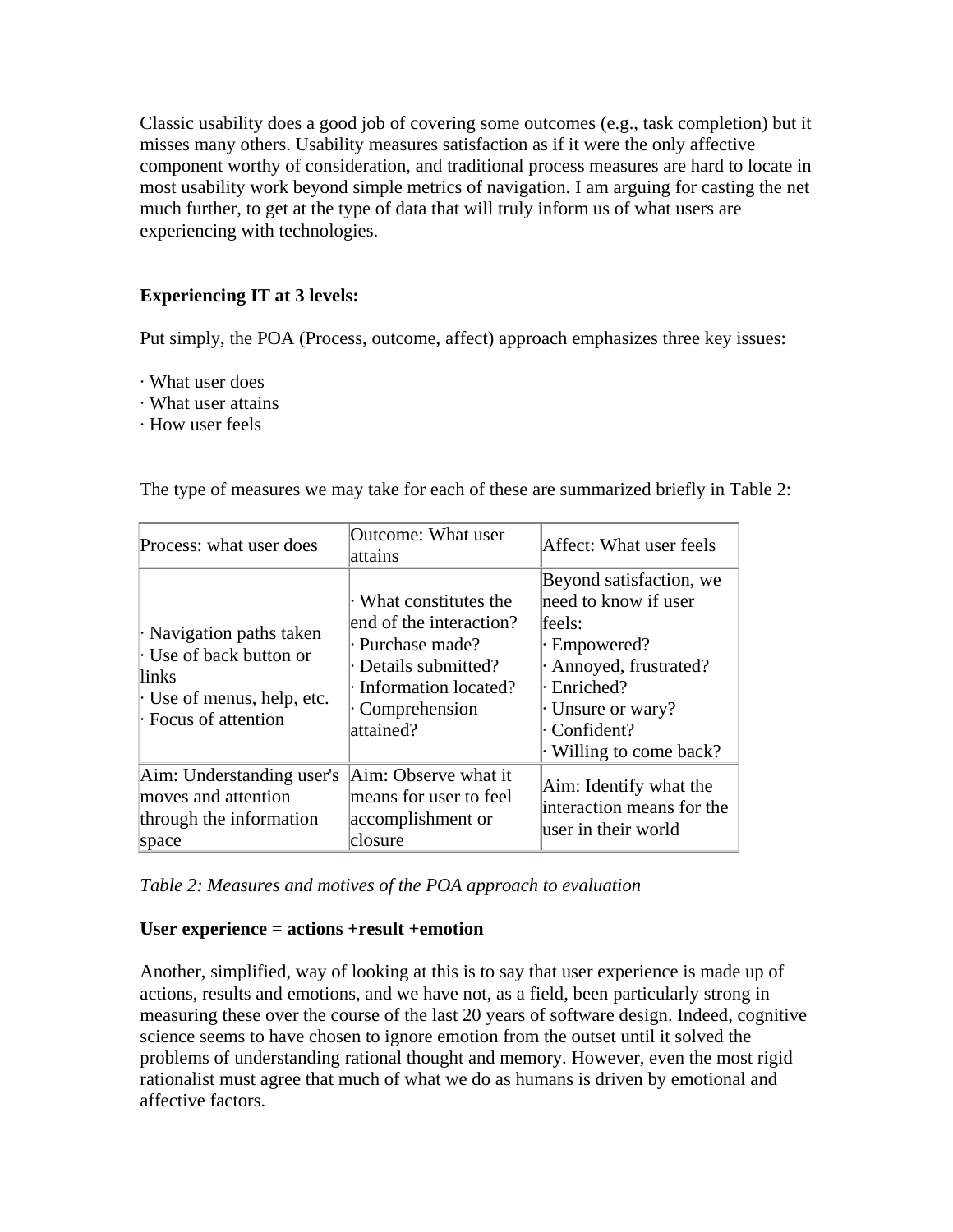This approach naturally scales up beyond traditional usability measures. First, by taking us into the terrain of user emotions we move beyond ability to use and into willingness or desire to use. Research in the business world has shown that ease of use is insufficient to predict intention to use (Davis et al 1989) and to understand more fully these dynamics we must move beyond the narrow focus of usability. I have written more on this in Dillon and Morris (1996) but the notion of emotion in use and adoption remains to be studied more fully.

Second, at the organizational level, the concept of usability is not powerful enough to allow us to understand what drives a group or team to exploit technology. Socio-technical theorists have long argued that enhancement of one's is a crucial determinant of technology adoption and diffusion (for an excellent overview of the socio-technical approach see Eason, 1988). I have written more on this in Dillon (2000).

#### **'New' measures of user experience**

In studying users in our lab, my students and I are keen to identify what makes interactive experience more interesting or appealing to a user. Further, we are trying to get at the dynamics of use that are more typical of discretionary users e.g., living with an application over time and learning to use it over repeated sessions (rather than training to a criterion and then giving responses to an experimenter, as in the traditional usability test). Below is a list of the major issues we are examining, but it should be noted that these represent ideas and research in progress, not completed programs. As such, what I describe is impressionistic rather than formal.

- · Aesthetics,
- · Perceived usability,
- · Learning over time
- · Cognitive effort,
- · Perception of information shapes,
- · Intention to use
- · Self-efficacy

In the space provided here it is impossible to outline all of these or even any one of them in complete detail but in this section I will provide an example of how extending the analysis of interaction beyond usability has opened up new lines of enquiry that promise to yield exciting insights.

# **Aesthetics as a driver of user perception**

I have been studying aesthetics and their impact on perceptions of usability since 1999, mostly with Maria Black (a former student of mine). Our approach has been to expose users to screen shots of designs and to have them rate the design both on aesthetics ("is it attractive, appealing or beautiful?") and likely or perceived usability ("do you think you would find it easy to use?").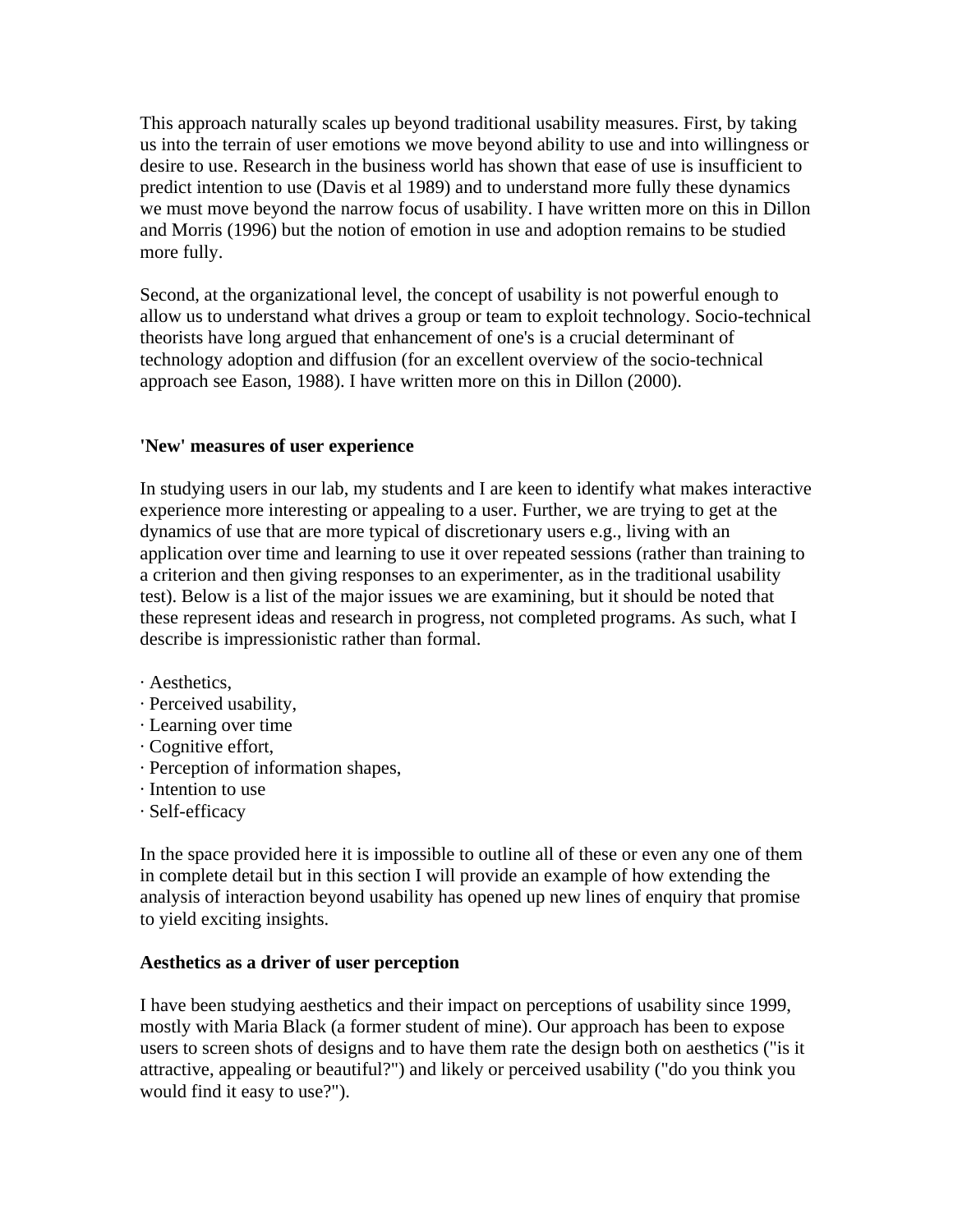In our first study we took 7 interface designs with known user performance data. These were presented originally in Tullis and Kodimer's (1993) study of alternative designs for a spreadsheet function. We asked 15 users to rate "aesthetics" and "likely usability" of each alternative design, and then compared our results with the original study's ranking and performance data. The results can be seen in Table 3 below:

| Interface Performance Preference Rating of |   |   |  | <b>Aesthetics</b> | Perceived<br>us ability |
|--------------------------------------------|---|---|--|-------------------|-------------------------|
|                                            |   |   |  |                   |                         |
| В                                          |   |   |  |                   |                         |
| $\overline{C}$                             | 6 | 6 |  |                   |                         |
|                                            |   |   |  |                   |                         |
|                                            |   |   |  |                   |                         |
|                                            |   |   |  |                   |                         |
|                                            |   |   |  |                   |                         |

We have conducted a follow up study with30 users who rated the aesthetics, the likely usability, and then used 4 web search interfaces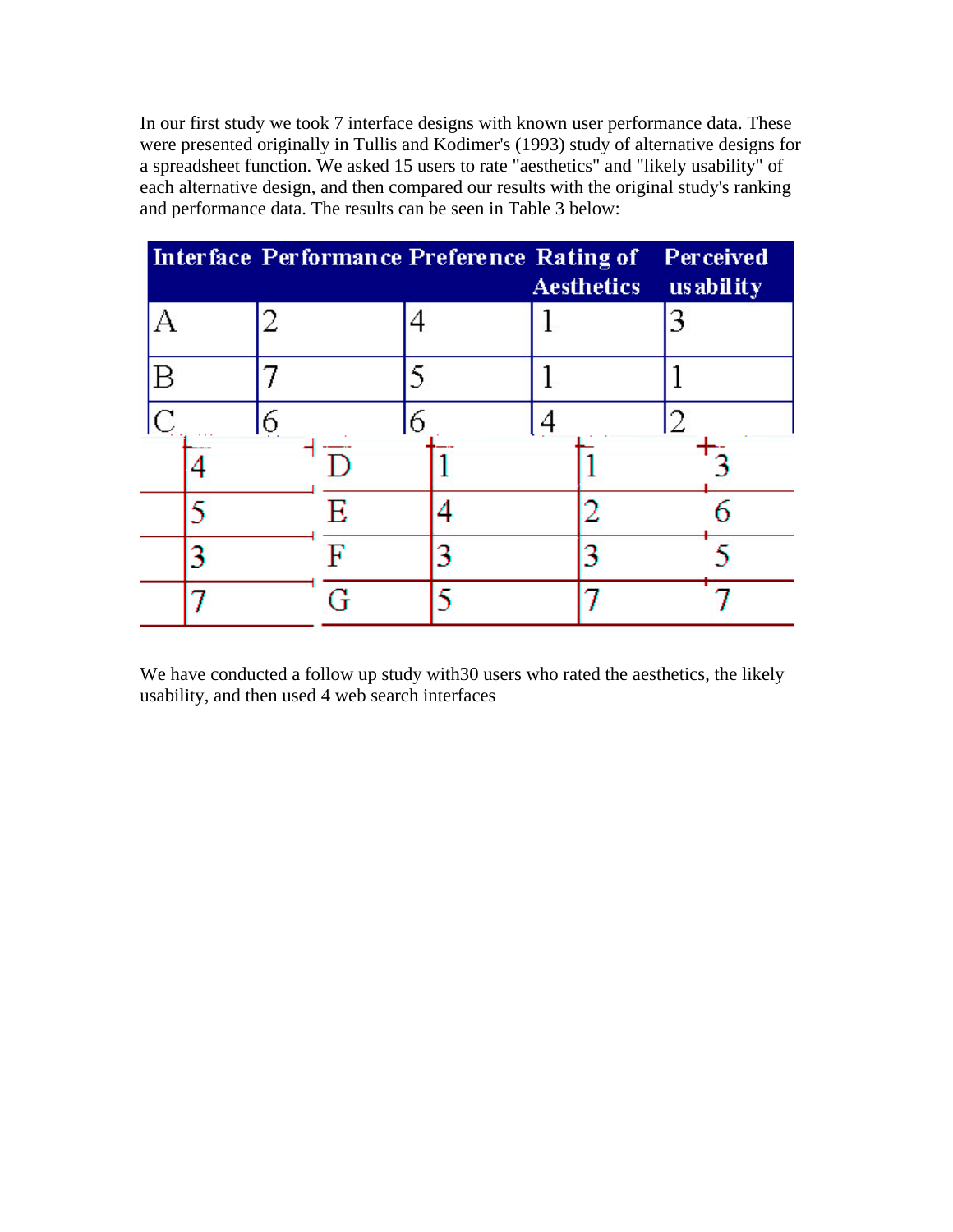be the best predictors of stable interaction. Yet most users are fairly stable in their choice of applications, investing the time to learn only rarely, sticking with applications for months or even years before changing or updating.

In a study tackling the pattern of interactive behavior over time, I examined 20 users attempting to master one of two versions of a bibliographic database, designer either in accordance with or in violation of design guidelines. The pattern of errors, for example, over 12 days of trials was highly informative and can be seen in the following graph:



What is seen in this graph is a telling indication of how interface designs matter both in the short term and under specific longer-term conditions. Here, users in the betterdesigned interface mastered the technology faster, and made significantly fewer errors from the outset. However, with practice, users of the poorly designed interface managed to overcome their difficulties and perform at a level where their error scores were equivalent to the users of the better interface. So, one may have thought from this that practice is sufficient.

However, what is even more telling are the results from days 11 and 12. Here, users were required to perform under stress (day 11) and to transfer to the alternative interface (day 12). That is, for the stress condition, users were told to work faster than they were typically performing. For the transfer task, users who learned on the bad interface now got to use the better one, and vice-versa. In both cases, the differences that had disappeared in the basic error scores on previous days reappeared at significant levels. In other words, while the regular error data suggested both sets of users were performing at an equivalent level, stress and transfer caused the users who learned on the poor interface to suffer a decrement in performance.

It would seem from these data that the quality of the design one learns on has both immediate and longer-term benefits. That users of the poor interface suffered a decrement in performance when they were offered a demonstrably better design runs counter to our naïve assumptions about usability, though it may have many parallels in our own lives.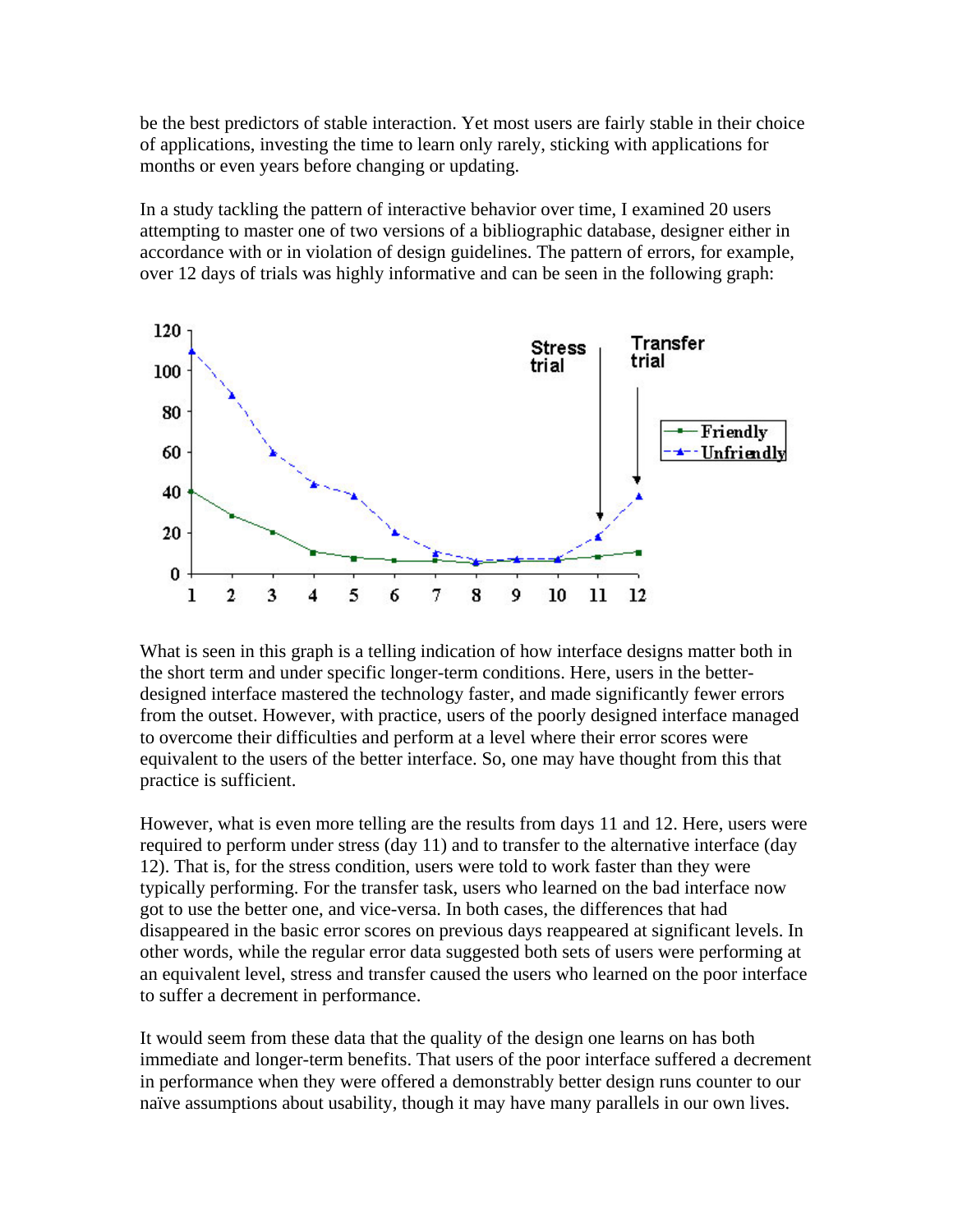It should be noted that the data in Figure 3 represents a behavioral source only - errors. If one listens to the verbal protocols that emerged from users in these studies it is clear that large differences could still be identified between user groups, even when their error scores indicated equivalence in performance. In other words, behavior alone is not a strong measure of what people are thinking.

#### **Genres in information space**

One final area I wish to talk about now is our research into information as space. With many new information resources being created, and the web giving rise to forms of information that have no obvious parallels in the paper domain, it is of some importance to examine how users are handling such information.

It is clear that any experienced user learns how information is laid out and the regularity of form that characterizes many established paper resources (such as journals, newspapers, fiction, manuals etc) can be used by both producer and consumer of information to aid communication. The term 'genre' is often used in this context, and while the definition can be fuzzy, genre really reflects cognitive expectations of the form of information under discussion. I coined the term 'shape' to help operationalize how this may work for digital information users and have been working on explicating this into measurable form via experimental studies.

We analyzed a sample of 100 home pages for features and produced a ranked list of features one finds on such pages. We then created 8 test pages that manipulated the presence or absence of the four most common and four least common features. New users were asked to rate the pages they thought were the 'best' home page designs (where 'best' was a subjective assessment of the users alone).

There was a significant positive correlation between the ratings of 'best' and the number of common features presented on a page. In other words - expectations for digital information spaces are forming quickly (there were no 'home pages' before 1995) and violation of expectancy would seem to impact initial user ratings (Dillon and Gushrowski, 2000).

#### **What can we learn from this for user-centered design?**

There are several lessons to learn from these data and they emphasize the importance of extending the classic usability approach to evaluation to include a more holistic set of user experience measures.

First, to be valid and reliable, user data in evaluation must reflect all aspects of the user experience. By this I mean that, as outlined here, we must learn to look at processes, outcomes and affect beyond simple task measures of efficiency, effectiveness and satisfaction.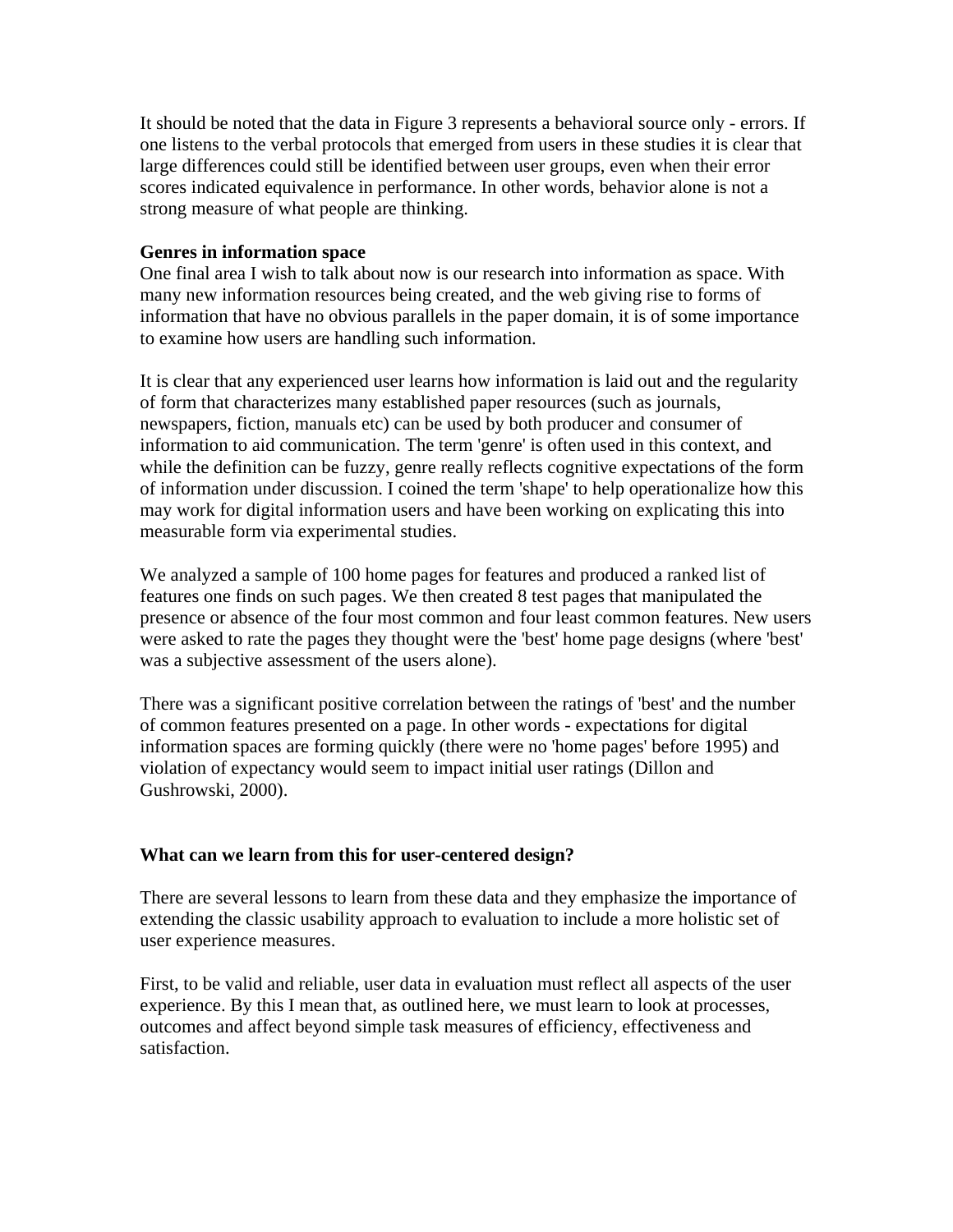Second, user experience is dynamic - most evaluations miss this. It is almost certain that a user's initial reaction to an interface is determined by multiple factors, chief among them being the perception of aesthetics, experience with equivalent designs, and immediate feedback. Vital as it is to understand these responses, a predictable shift occurs in users as they spend more time with an interface. What was initially seen as unusable often comes to be liked. What starts out appearing attractive and usable may later be disliked and rejected. Basing one's evaluation of a design solely on the first reactions of users can be extremely misleading, and evaluators need to build in a greater sense of the role of time when planning and conducting evaluations.

User data is the best indicator of interaction quality. Currently, our best theories are limited in terms of their applicability to design. However, we cannot retreat into the easy empiricism of current usability perspectives where everything is measured in terms of effectiveness, efficiency and satisfaction. Theory building must occur if we are to have long term impact and the diversity of experiences users can have with technology are not simply reduced to these operational criteria. We need to stretch our conception of interaction beyond performance and simple likes/dislikes. I argue for a richer sense of user experience, one that allows for aesthetics as much as efficiency and the creation of community discourse forms over time as much as the measurement of effectiveness in a single task. There is much work ahead but unless we embrace these issues as part of our research agenda, then the study of HCI will forever be piecemeal and weak, and its results will find little positive reception among the many designers and consumers who could most benefit from them.

#### **Refs:**

Davis, F. D. (1989). "Perceived Usefulness, Perceived Ease of Use, and User Acceptance of Information Technology." MIS Quarterly 13(3): 319-340.

Dillon, A. (2000) Group dynamics meet cognition: applying socio-technical concepts in the design of information systems. In Coakes, E., Willis, D. and Lloyd-Jones, R. (eds) The New SocioTech: Graffiti on the Long Wall Springer Verlag Series on CSCW,London: Springer, 119-125.

Dillon, A. and Gushrowski, B. (2000) Genres and the Web - is the home page the first digital genre? Journal of the American Society for Information Science, 51,2,202-205

Dillon, A. and Morris, M. (1996) User acceptance of new information technology theories and models. In M.Williams (ed.) Annual Review of Information Science and Technology, Vol 31, 3-32 Medford NJ: Information Today.

Eason, K. (1988) Information Technology and Organizational change. London: Taylor and Francis.